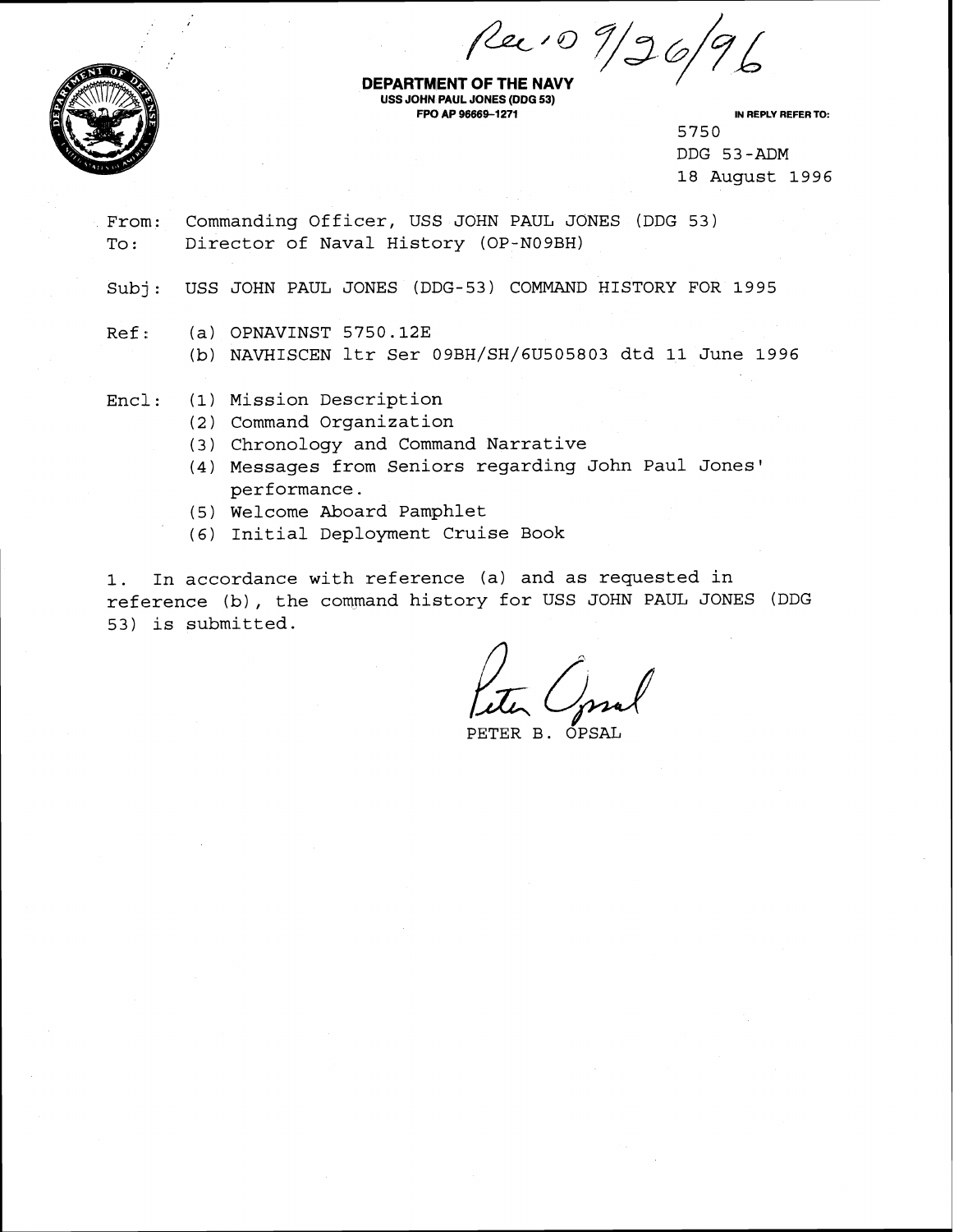## **USS JOHN PAUL JONES (DDG 53)**

## **COMMAND MISSION**

The JOHN PAUL JONES Guided Missile Destroyer is designed to conduct prompt and sustained offensive operations at sea, operate as an element of a coordinated force or independently as the nucleus of a surface action group, and direct and coordinate antiair, surface, undersea and strike warfare operations in support of National interests.

 $\sim 10^{-1}$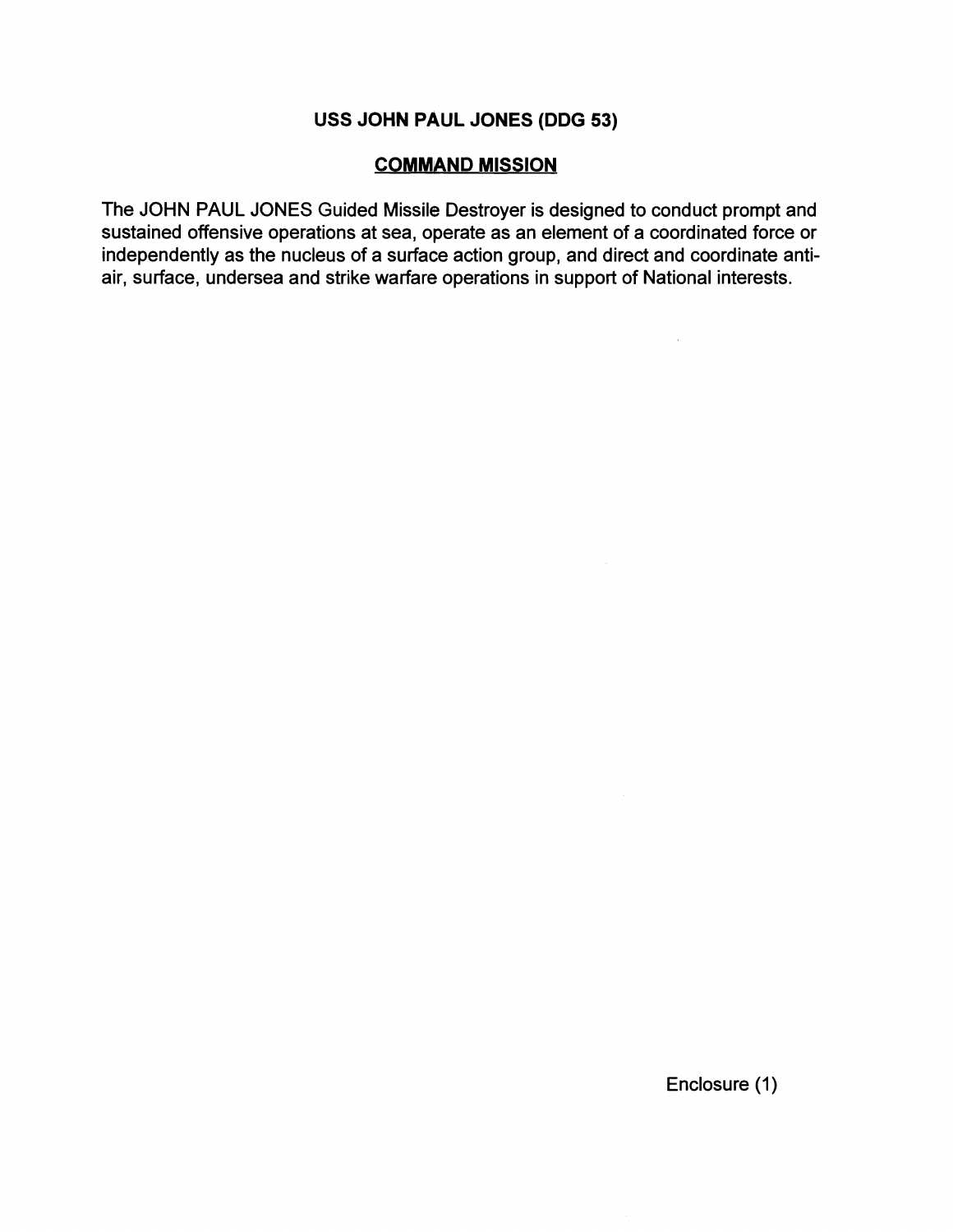## COMMAND ORGANIZATION

IMMEDIATE SUPERIOR IN CHAIN OF COMMAND (ISIC) COMMANDER, DESTROYER SQUADRON THREE THREE CAPT John J. Felloney (squadron decommissioned October **1995)**  COMMANDER, DESTROYER SQUADRON SEVEN CAPT Thomas R. Mooney

COMMANDING OFFICER

CDR Peter B. Opsal

## EXECUTIVE OFFICER

LCDR Gerard P. Hueber (departed December **1995)**  LCDR Brian A. Goulding

## ENGINEERING OFFICER

LT **LT** 

COMBAT SYSTEMS OFFICER LCDR (departed June 1995) LCDR

WEAPONS OFFICER

LT (became CSO in May **1995)** 

LT

### QPERATIONS OFFICER LT

SUPPLY OFFICER

LT

LT

## **~AVIGATIONIADMINISTRATlON** OFFICER

LT (departed in December **1995)**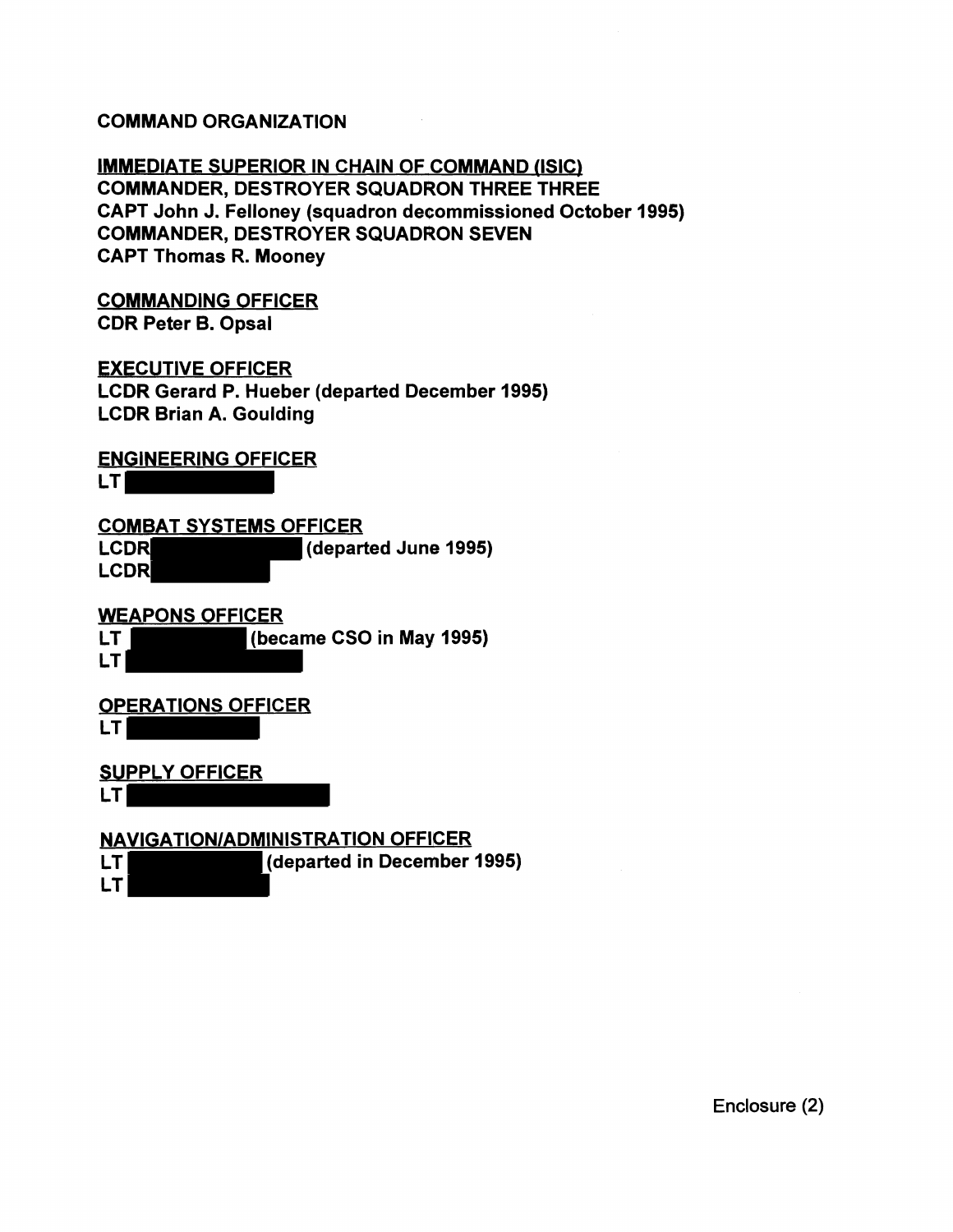# **COMMAND HISTORY CHRONOLOGY AND NARRATIVE for the UNITED STATES SHIP JOHN PAUL JONES DDG 53**

## 1995

| 9 Jan          | Underway enroute for Seal Beach Naval Weapons Station                                                                                                                |
|----------------|----------------------------------------------------------------------------------------------------------------------------------------------------------------------|
| 9-12 Jan       | Moored--SEAL BEACH, Deployment Ammo Onload                                                                                                                           |
| 12 Jan         | Underway enroute for San Diego, Moored Pier Eight                                                                                                                    |
| 21 Jan         | <b>Cruise Missile Tactical Qualification</b>                                                                                                                         |
| 23 Jan - 5 Feb | Underway, SOCAL OpAreas for FLEETEX 95-1A                                                                                                                            |
| 23 Jan         | <b>Aviation Readiness Evaluation</b>                                                                                                                                 |
| 13 Feb         | Awarded Type Commander Surface Ship Safety Award                                                                                                                     |
| 13-23 Feb      | Underway, SOCAL OpAreas for JTFEX 95-1                                                                                                                               |
| 23 Feb         | Moored--SEAL BEACH, Ammo Onload                                                                                                                                      |
| 23 Feb         | Underway enroute San Diego, Moored Pier Thirteen                                                                                                                     |
| 27 Feb -03 Mar | <b>Logistics Management Assessment</b>                                                                                                                               |
| 6 Mar          | Underway enroute Seal Beach, Moored Seal Beach<br><b>Final Deployment Missile Onload</b><br><b>IERA Completed</b><br>Underway enroute San Diego, Small Boat Transfer |
| 7-9 Mar        | <b>Acoustic TRIALS</b>                                                                                                                                               |
| 9 Mar          | Moored-SAN DIEGO, Pier Thirteen                                                                                                                                      |
| 10 Mar         | <b>Begin POM Period</b>                                                                                                                                              |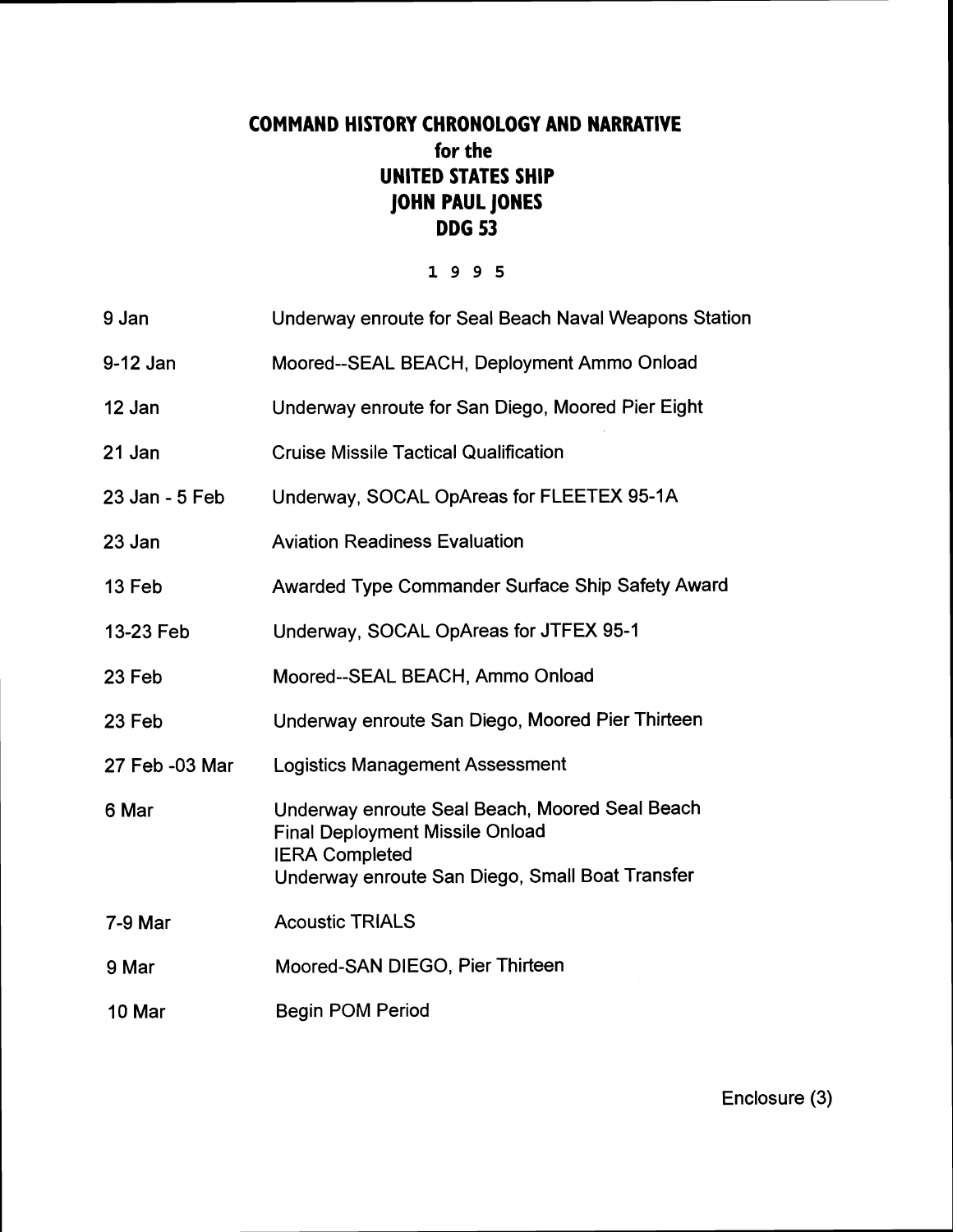| 20 Mar          | Battle Efficiency and Battle Excellence Awards<br>Engineering/Survivability<br><b>Command and Control</b><br><b>Logistics Management</b><br>Maritime Warfare (Power Projection/Sea Control) |
|-----------------|---------------------------------------------------------------------------------------------------------------------------------------------------------------------------------------------|
| 13 Apr          | Deployed WESTPAC/ARABIAN GULF                                                                                                                                                               |
| 25 Apr-2 May    | Starboard CRP Hub Casualty divert to Pearl Harbor, HI<br>for repairs                                                                                                                        |
| $3-13$ May      | Transit Pacific independently to Singapore                                                                                                                                                  |
| 14-19 May       | <b>Anchor Singapore</b>                                                                                                                                                                     |
| 19 May          | Underway, Transit Straits of Malacca<br><b>VADM Clemins (Commander, SEVENTH Fleet) Visit</b>                                                                                                |
| 26 May          | Inchop to COMUSNAVCENT AOR                                                                                                                                                                  |
| 27 May          | 5" Gun competition with PRINCETON, MERRILL                                                                                                                                                  |
| 28 May          | <b>Transit Straits of Hormuz</b>                                                                                                                                                            |
| 29 May - 08 Jun | Anchored off of Bahrain                                                                                                                                                                     |
| 09-17 Jun       | <b>Underway North Arabian Gulf</b><br><b>Escort duties for RV CORY CHOUEST</b>                                                                                                              |
| 09 Jun          | Unrep with USNS JOHN ERICCSON                                                                                                                                                               |
| 16 Jun          | Unrep with USNS JOHN ERICCSON                                                                                                                                                               |
| 18-22 Jun       | Inport Jebel Ali                                                                                                                                                                            |
| 22-30 Jun       | Underway NAG, SHAREM 110 Phase 2 (USW Exercise)<br><b>INGRAHAM HSL 46 crossdecked on JOHN PAUL JONES</b><br>(First embarked HSL DET onboard DDG 51 class ship)                              |
| 30 Jun - 02 Jul | Inport Abu Dhabi                                                                                                                                                                            |

Enclosure **(3)**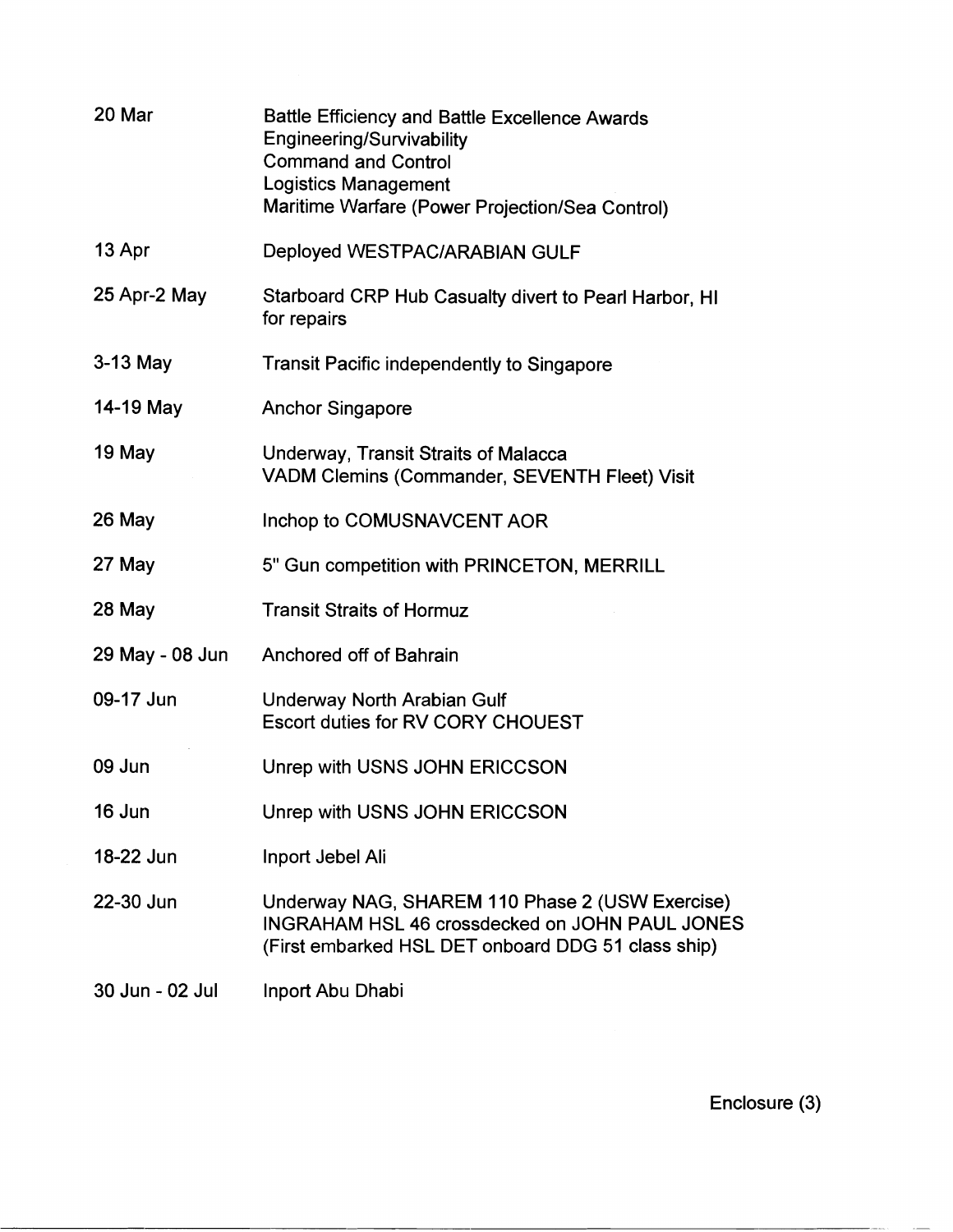| 03-25 Jul      | Underway NAG: Duty Strike/MIO ship<br>Longest Underway Period in Ships History<br>(Until 06-29 September underway period)                                                                                     |
|----------------|---------------------------------------------------------------------------------------------------------------------------------------------------------------------------------------------------------------|
| 03-06 Jul      | Escort duties for RV CORY CHOUEST                                                                                                                                                                             |
| 04 Jul         | Steel Beach BBQ, Independence Day                                                                                                                                                                             |
| 12 Jul         | Steel Beach BBQ, Talent Show<br>for Half-Way through Deployment Celebration                                                                                                                                   |
| 16 Jul         | Conrep with SAN JOSE<br>Unrep with SACRAMENTO<br><b>Boarded MV NAYALA</b>                                                                                                                                     |
| 17 Jul         | <b>Boarded MV AL RABIA</b>                                                                                                                                                                                    |
| 24 Jul         | Unrep with SACRAMENTO                                                                                                                                                                                         |
| 26 Jul -09 Aug | Inport in Jebel Ali                                                                                                                                                                                           |
| 06 Aug         | Ship's Picnic Jebel Ali Seafarer's Center                                                                                                                                                                     |
| 09-15 Aug      | Underway, CVN escort duties in Central Arabian Gulf                                                                                                                                                           |
| 16-23 Aug      | <b>Inport Dubai</b>                                                                                                                                                                                           |
| 23 Aug         | Underway, SLOC Operartions in support if Operation Vigilant<br>Sentinel                                                                                                                                       |
| 24 Aug         | Unrep PECOS<br>Escort Duty for Pre-Positioning ships through Strait of Hormuz.<br>CPL Lewis J. Hauge, Cape Henry, PFC James Anderson,<br>Cape Douglas, Cape Decision, Cape Horn, 1st Lt Alex<br>Bonneyman Jr. |
| 27-28 Aug      | Escort Duty for Austral Rainbow, 1st Lt. Baugh, PFC Eric G.<br>Gibson, Cape Wrath and Cape Washington                                                                                                         |
| 04-06 Sep      | <b>Inport Muscat Oman</b>                                                                                                                                                                                     |
| 06-29 Sep      | Underway, Begin Transit homeward after brief return to Arabian<br>Gulf. New Record for Longest Period of Consecutive Days<br>Underway in Ship's History                                                       |
|                | Enclosure (3)                                                                                                                                                                                                 |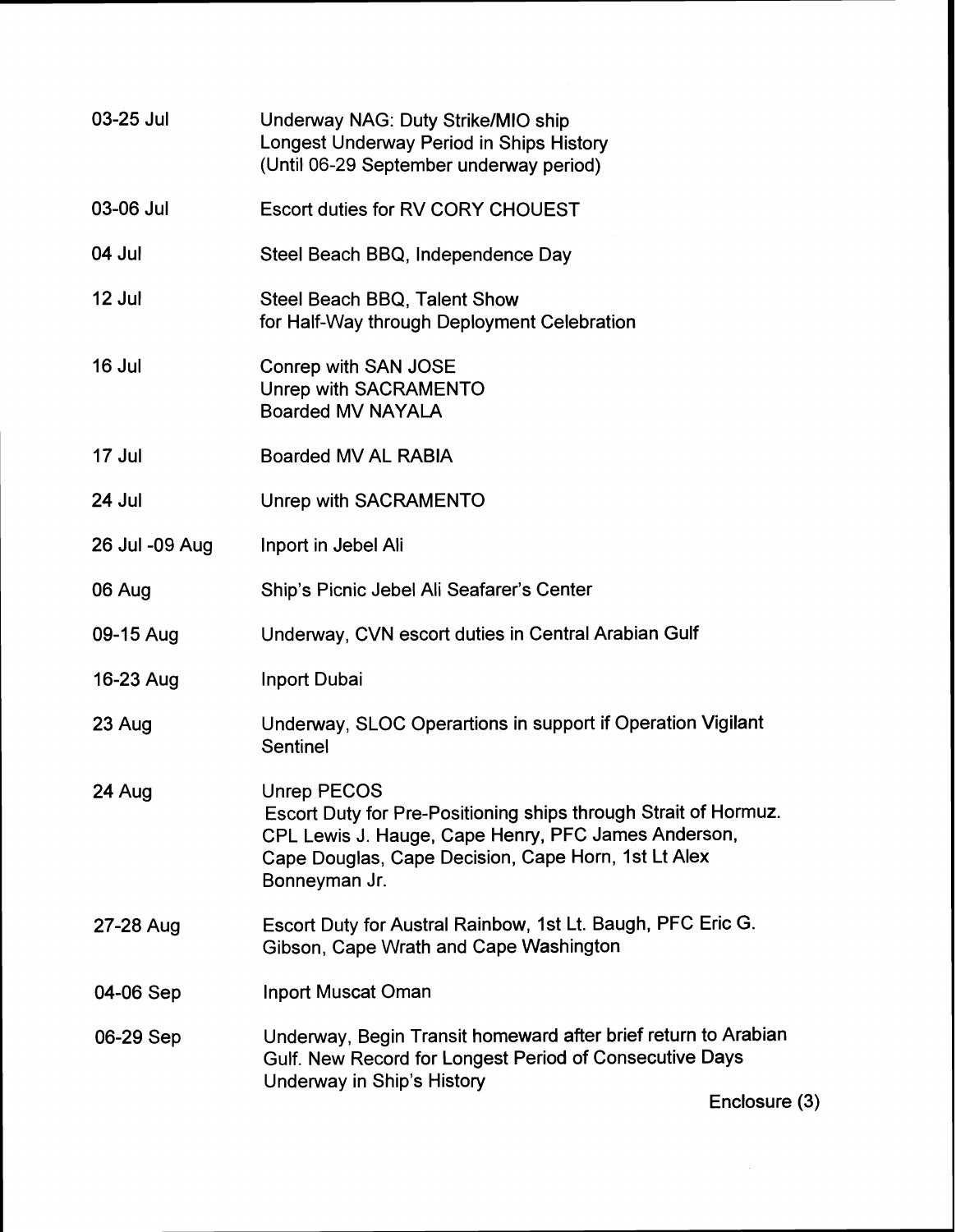| 07 Sep          | VADM Redd (Commander, FIFTH Fleet) Visit                                                      |
|-----------------|-----------------------------------------------------------------------------------------------|
| 08 Sep          | <b>Unrep USNS PECOS</b>                                                                       |
| 08 - 09 Sep     | <b>Turnover with INDEPENDENCE BG</b>                                                          |
| 09 Sep          | 0105Z Depart Straits of Hormuz                                                                |
| 11 Sep          | Inchop to COMSEVENTHFLT                                                                       |
| 18 Sep          | Shellback initiation - "Crossing the Line"                                                    |
| 20 Sep          | Recover PILOT and RIO from F-14 following "fly by" explosion                                  |
| 25 Sep          | Inchop to COMTHIRDFLT                                                                         |
| 29 Sep          | <b>Inport Pearl Harbor</b><br><b>Embark TIGERS</b>                                            |
| 03-09 Oct       | Underway, TIGER cruise enroute to San Diego (87 TIGERS)<br>embarked).                         |
| 09 Oct          | Inport-Return from WESTPAC 95.                                                                |
| 09 Oct - 17 Nov | Post Overseas Movement Upkeep/Training Period                                                 |
| 12-15 Dec       | <b>ISIC Engineering Readiness Evaluation</b><br><b>CNO Project, Dynamic Interface Testing</b> |
| 15 Dec - 31 Dec | <b>Holiday Leave and Upkeep Period</b>                                                        |

Enclosure (3)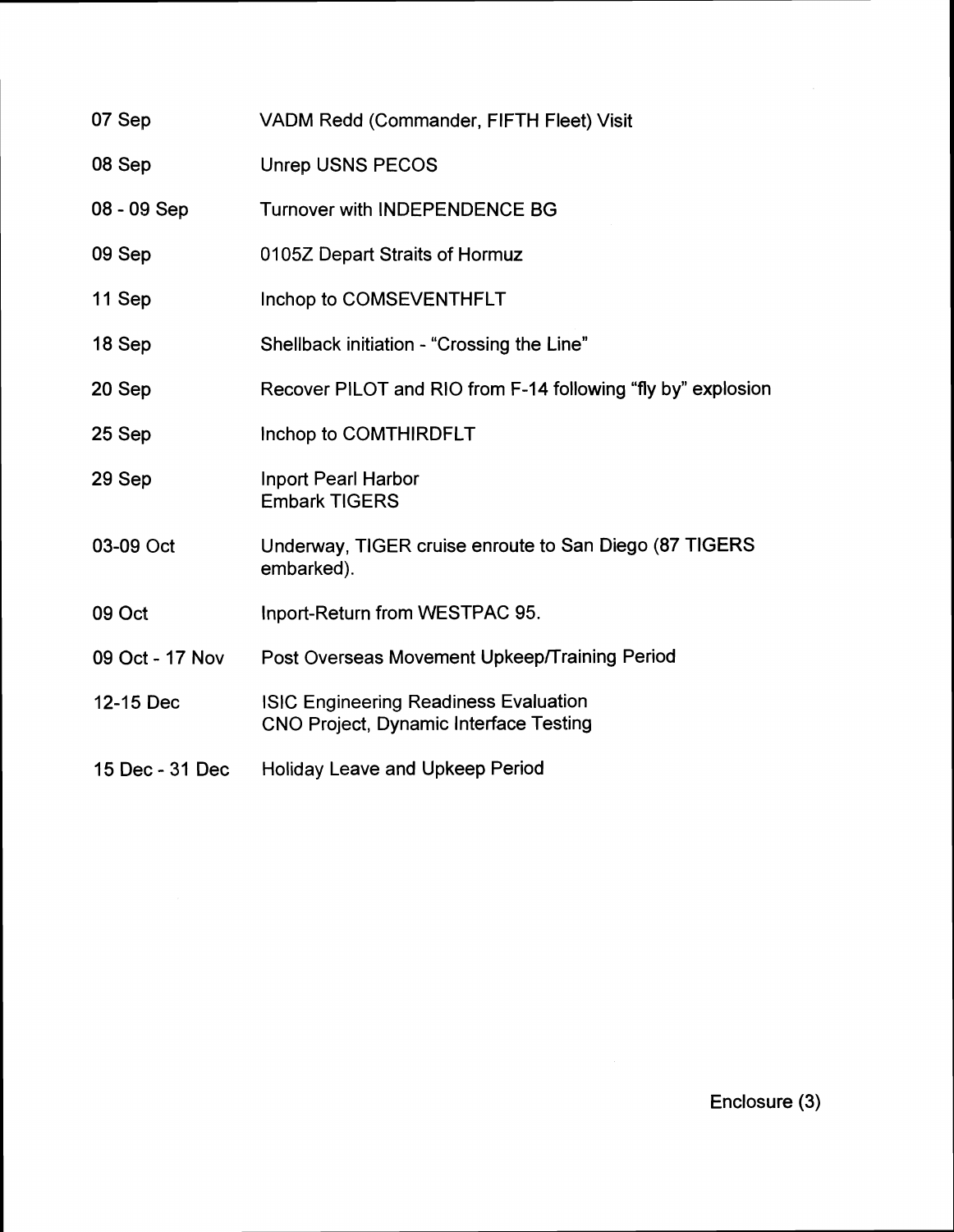### **COMMAND NARRATIVE**

### **USS JOHN PAUL JONES (DDG 53)**

#### **01 JANUARY 1995 to 31 DECEMBER 1995**

\* As part of the ABRAHAM LINCOLN Battle Group, JOHN PAUL JONES particpated in FLEETEX 95-1A/B and JTFEX 95-1 with the ship achieving three more successful missile shots. The ship was now fully ready for deployment in the spring of 1995.

In February 1995, JOHN PAUL JONES scaled the last hurdle in the pursuit of its first Battle Efficiency Award by completing the Logistics Management Assessment with resounding success.

\* USS JOHN PAUL JONES deployed on 13 April 1995, with the USS LINCOLN, USS PRINCETON, USS MERRILL, USS SACRAMENTO and USS PASADENA. The crew began deployment vigorously, mixing work with play in the form of numerous "Steel Beach" flight deck barbecues. After only a week and a half of transit, the ship suffered a starboard shaft hub seal casualty which obliged JOHN PAUL JONES to undergo an emergency drydock repair in Pearl Harbor, Hawaii. By aiding the shipyard workers, the crew helped effect repairs to the shaft in under two weeks time enabling the ship to rendezvous with the Lincoln Battle Group in Singapore on schedule.

The ship arrived in the Arabian Gulf on 28 May and departed 9 September 1995, for a total of 105 days. During the time in the gulf, JOHN PAUL JONES visited the following ports:

29 May - 08 Jun Bahrain 18 Jun - 22 Jun Jebel Ali, U.A.E. 30 Jun - 02 Jul Abu Dhabi, U.A.E. 26 Jul - 09 Aug Jebel Ali, U.A.E. 19 Aug - 23 Aug Dubai, U.A.E. **04** Sep - 06 Sep Muscat, Oman

On 22 June 1995, JOHN PAUL JONES embarked HSL 45 Det Alfa, cross decked from USS INGRAHAM (FFG 61), for use during the ship's participation in a multi-ship USW exercise (SHAREM 110 Phase 2). This event marks the first time a helicopter detachment has been embarked on the Arleigh Burke class destroyer. During seven days of intense USW operations, JOHN PAUL JONES conducted shallow water towed array operations and mine detection exercises, culminating in the successful launching of three exercise torpedoes.

Enclosure (3)